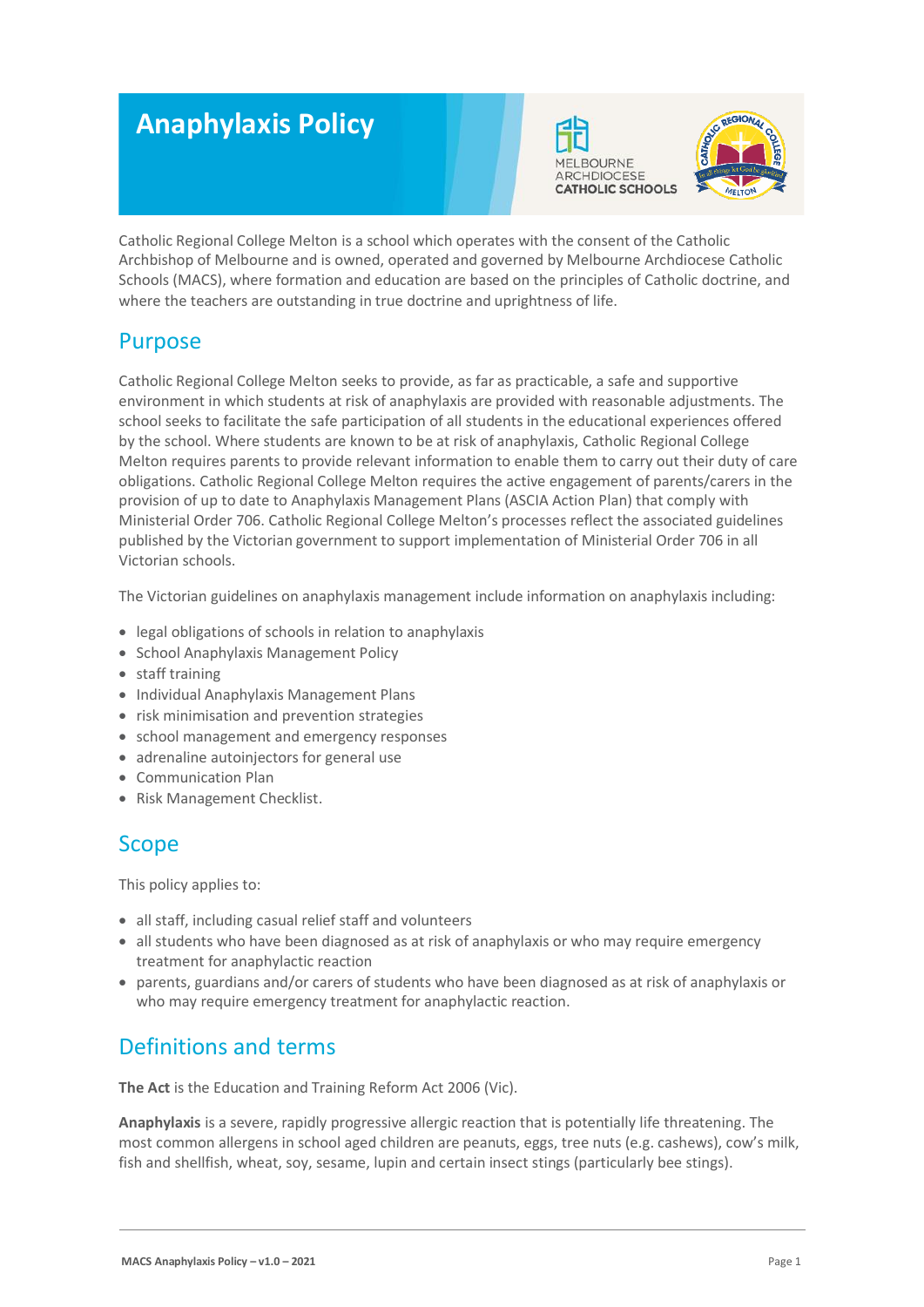**ASCIA** is an acronym, short for Australasian Society of Clinical Immunology and Allergy, the peak professional body of clinical immunology and allergy in Australia and New Zealand.

**ASCIA Action Plan** is the plan that is a nationally recognised action plan for anaphylaxis developed by ASCIA. These plans are device specific; that is, they list the student's prescribed adrenaline autoinjector (e.g. EpiPen® or EpiPen® Jr) and must be completed by the student's medical practitioner. Should a different adrenaline autoinjector become available in Australia, then a different ASCIA Action Plan specific to that device would be developed. This plan is one of the components of the student's Individual Anaphylaxis Management Plan.

**Autoinjector** is an adrenaline autoinjector device, approved for use by the Commonwealth Government Therapeutic Goods Administration, which can be used to administer a single premeasured dose of adrenaline to those experiencing a severe allergic reaction (anaphylaxis).

**The Department** is the Victorian Department of Education and Training

**The Guidelines** are the Anaphylaxis Guidelines – A resource for managing severe allergies in Victorian schools, published by the Department of Education and Training for use by all schools in Victoria and updated from time to time.

**Online training course** is the ASCIA Anaphylaxis e-training for Victorian Schools approved by the Secretary pursuant to clause 5.5.4 of Ministerial Order 706.

**Ministerial Order 706** is Ministerial Order 706 - Anaphylaxis Management in Victorian Schools which outlines legislated requirements for schools and key inclusions for their Anaphylaxis Management Policy.

## Procedures

Catholic Regional College Melton will engage with the parents/carers of students at risk of anaphylaxis to develop risk minimisation strategies and management strategies. The School will also take reasonable steps to ensure each staff member has adequate knowledge about allergies, anaphylaxis and the school's expectations in responding to an anaphylactic reaction. The principal will purchase additional adrenaline autoinjectors for general use. These will be stored in the sick bay/fist aide room and/or in the school's portable first aid kit as required.

As reflected in Ministerial Order 706 and the school's enrolment agreement, parents are required to provide the school with up to date medical information to enable the school to carry out its duty of care. Parents are responsible for the provision of an updated Individual Action Plan (ASCIA Action Plan) signed by the treating medical practitioner together with a recent photo of their child and any medications and autoinjectors referenced in the plan and recommended for administration. Parents are also responsible for replacing the recommended medication and/or autoinjectors prior to their expiry date. Catholic Regional College Melton will store and display completed ASCIA Action Plans to facilitate access for staff e.g. in staff working areas, sick bay and class teacher manuals. Parents must participate in an annual Program Support Group meeting to revise their child's anaphylaxis management plan and update the plan based on medical advice.

### **1. Individual Anaphylaxis Management Plans**

Catholic Regional College Melton will ensure that all students who have been diagnosed by a medical practitioner as being at risk of anaphylaxis have an Individual Anaphylaxis Management Plan developed in consultation with the student's parents, guardians and/or carers. These plans will be updated:

- annually
- when the student's medical condition changes
- as soon as possible after a student has an anaphylactic reaction at school
- when a student is to participate in an off-site excursion or special event organised or attended by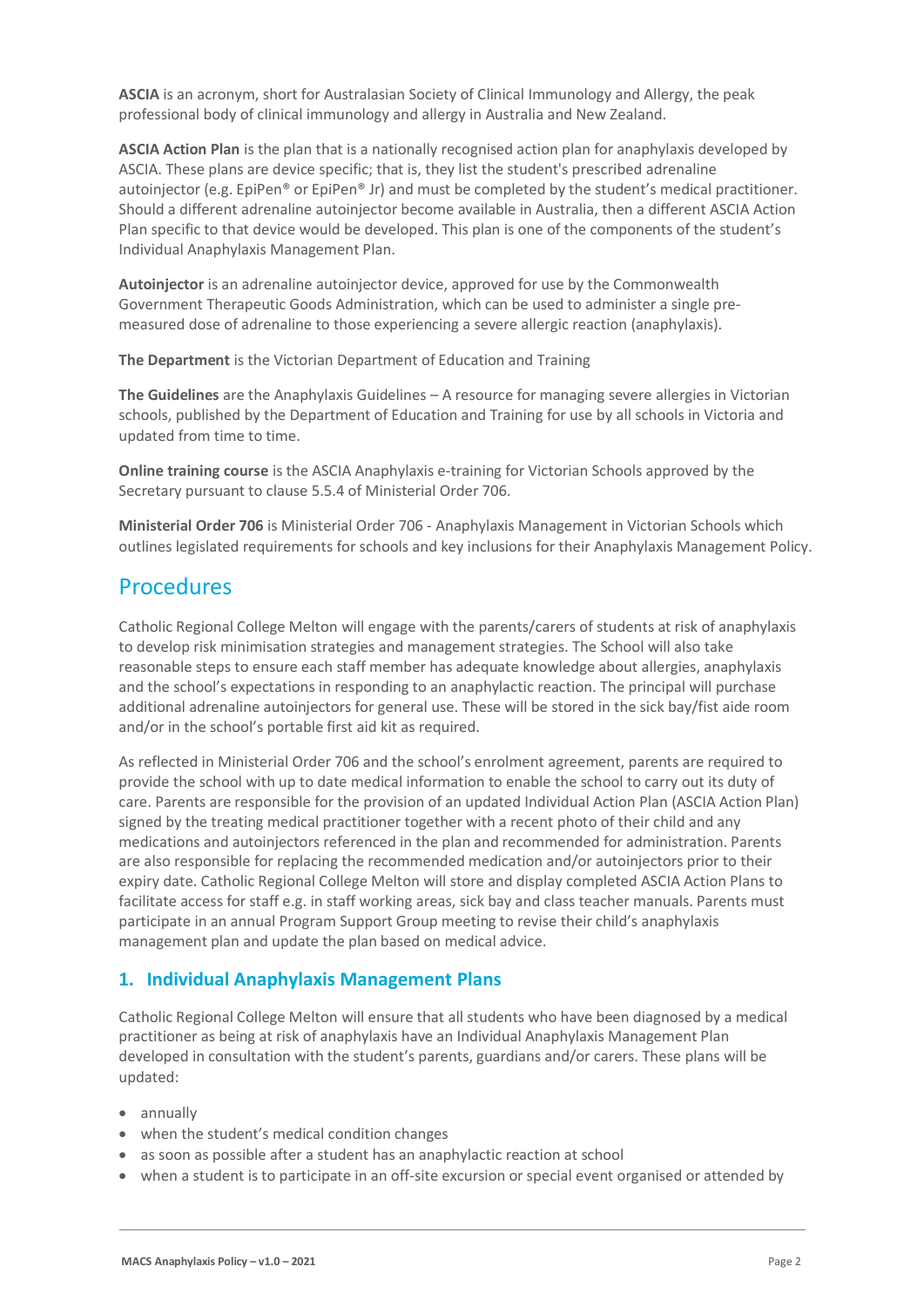the school.

Catholic Regional College Melton will require the plan to be in place as soon as practicable after the student is enrolled and where possible before their first day of school. An Interim management Plan will be put into place for a student who is diagnosed with anaphylaxis after enrolment at the school until the Plan is developed. The principal or delegate will develop an interim plan in consultation with parents. Training and a briefing will occur as soon as possible after the interim plan is developed.

The Individual Anaphylaxis Management Plan will comply with Ministerial Order 706 and record:

- student allergies
- locally relevant risk minimisation and prevention strategies
- names of people responsible for implementing risk minimisation and prevention strategies
- storage of medication
- student emergency contact details
- student ASCIA Action Plans.

The student's Individual Anaphylaxis Management Plan will be reviewed, in consultation with the student's parents in all of the following circumstances:

- annually
- if the student's medical condition, insofar as it relates to allergy and the potential for anaphylactic reaction, changes
- as soon as practicable after the student has an anaphylactic reaction at School
- when the student is to participate in an off-site activity, such as camps and excursions, or at special events conducted, organised or attended by the School (e.g. class parties, elective subjects, cultural days, fetes, incursions).

See Anaphylaxis Support Resource 1: Example of Individual anaphylaxis management plan

### **2. Risk minimisation and prevention strategies**

Catholic Regional College Melton will ensure that risk minimisation and prevention strategies are in place for all relevant in-school and out-of-school settings which include (but are not limited to) the following:

- during classroom activities (including class rotations, specialist and elective classes)
- between classes and other breaks
- in canteens
- during recess and lunchtimes
- before and after school where supervision is provided (excluding OSHC)
- special events including incursions, sports, cultural days, fetes or class parties, excursions and camps.

Catholic Regional College Melton will not ban certain types of foods (e.g. nuts) as it is not practicable to do so, and is not a strategy recommended by the Department or the Royal Children's Hospital. However, the school will avoid the use of nut based products in all school activities, request that parents do not send those items to school if at all possible; that the canteen eliminate or reduce the likelihood of such allergens, and the school will reinforce the rules about not sharing and not eating foods provided from home.

Catholic Regional College Melton will regularly review the risk minimisation strategies outlined in Appendix A: Risk Minimisation in light of information provided by parents related to the risk of anaphylaxis.

See Appendix A: Risk Minimisation strategies for schools.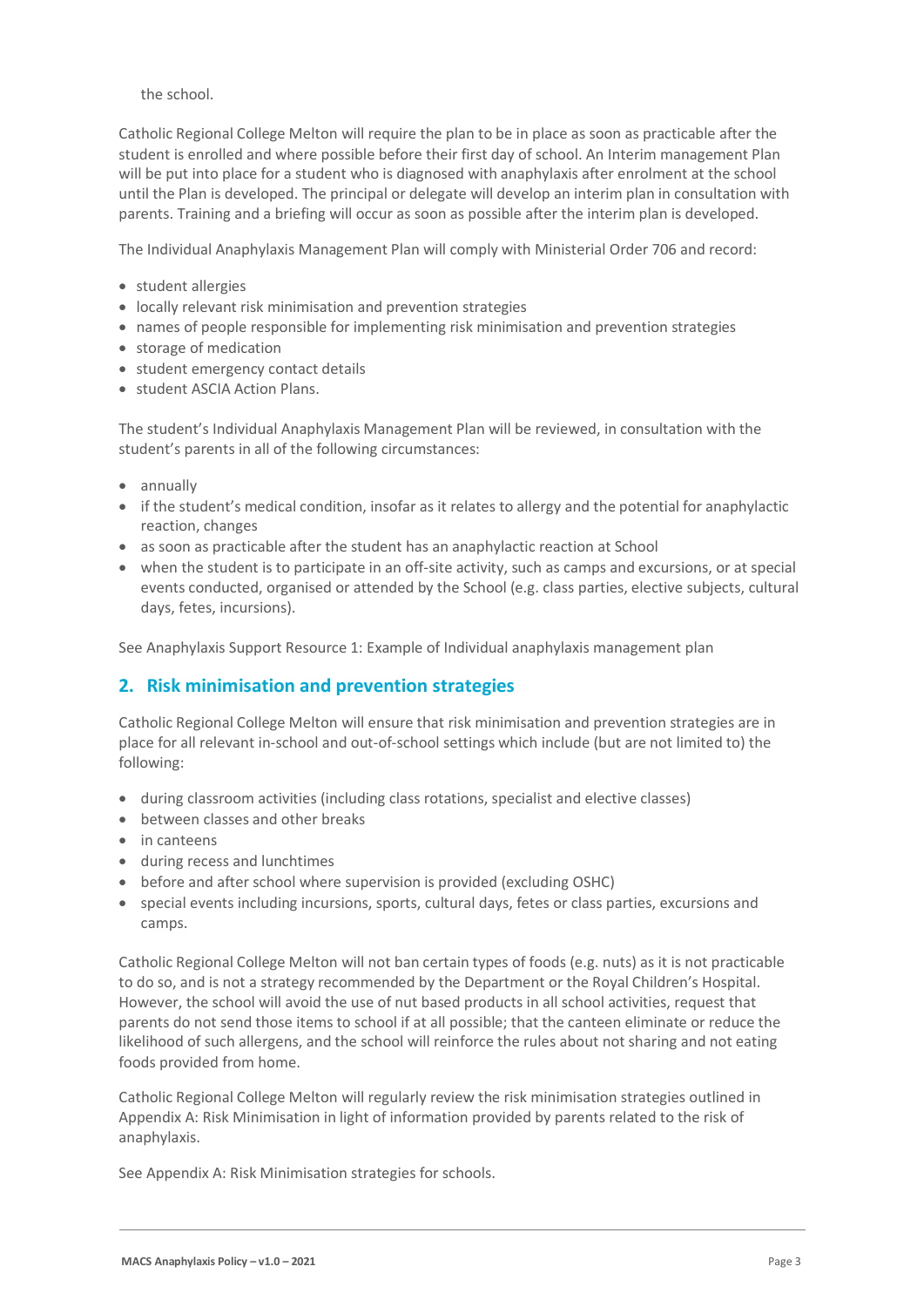### **3. Register of students at risk of anaphylactic reactions**

The principal will nominate a staff member to maintain an up-to-date register of students at risk of anaphylactic reaction. This information will be shared with all staff and accessible to all staff in an emergency.

#### **4. Location of the Plans, storage and accessibility of autoinjectors (EpiPens)**

The location of individual anaphylaxis management plans and ASCIA plans during on-site normal school activities and during off-site activities will be known to staff so they are accessible in an emergency.

It is the responsibility of the principal to purchase autoinjectors for the school for general use:

• as a back-up to autoinjectors that are provided for individual students by parents, in case there is a need for an autoinjector for another patient who has not previously been diagnosed at risk of anaphylaxis.

The Principal determines the number of additional autoinjector(s) required. In doing so, the Principal should take into account the following relevant considerations:

- the number of students enrolled at the school who have been diagnosed as being at risk of anaphylaxis, including those with an ASCIA Action Plan for allergic reactions (they are potentially at risk of anaphylaxis)
- the accessibility of autoinjectors (and the type) that have been provided by parents of students who have been diagnosed as being at risk of anaphylaxis
- the availability and sufficient supply of autoinjectors for general use in specified locations at the school including in the school yard, and at excursions, camps and special events conducted, organised or attended by the school
- that autoinjectors for general use have a limited life, and will usually expire within 12–18 months, and will need to be replaced at the school's expense either at the time of use or expiry, whichever is first.

The Principal will need to determine the type of autoinjector to purchase for general use. In doing so, it is important to note the following:

- autoinjectors available in Australia are EpiPen® and EpiPen Jnr®
- autoinjectors are designed so that anyone can use them in an emergency.

#### 4.1 When to use an Autoinjector for general use

Autoinjectors for general use will be used when:

- a student's prescribed autoinjector does not work, is misplaced, out of date or has already been used
- when instructed by a medical officer after calling 000
- First time reaction to be treated with adrenaline before calling 000.

*RCH help desk advise that you do not require permission or advice, this only delays the administration of adrenaline – if in doubt, give autoinjector as per ASCIA Action Plans.*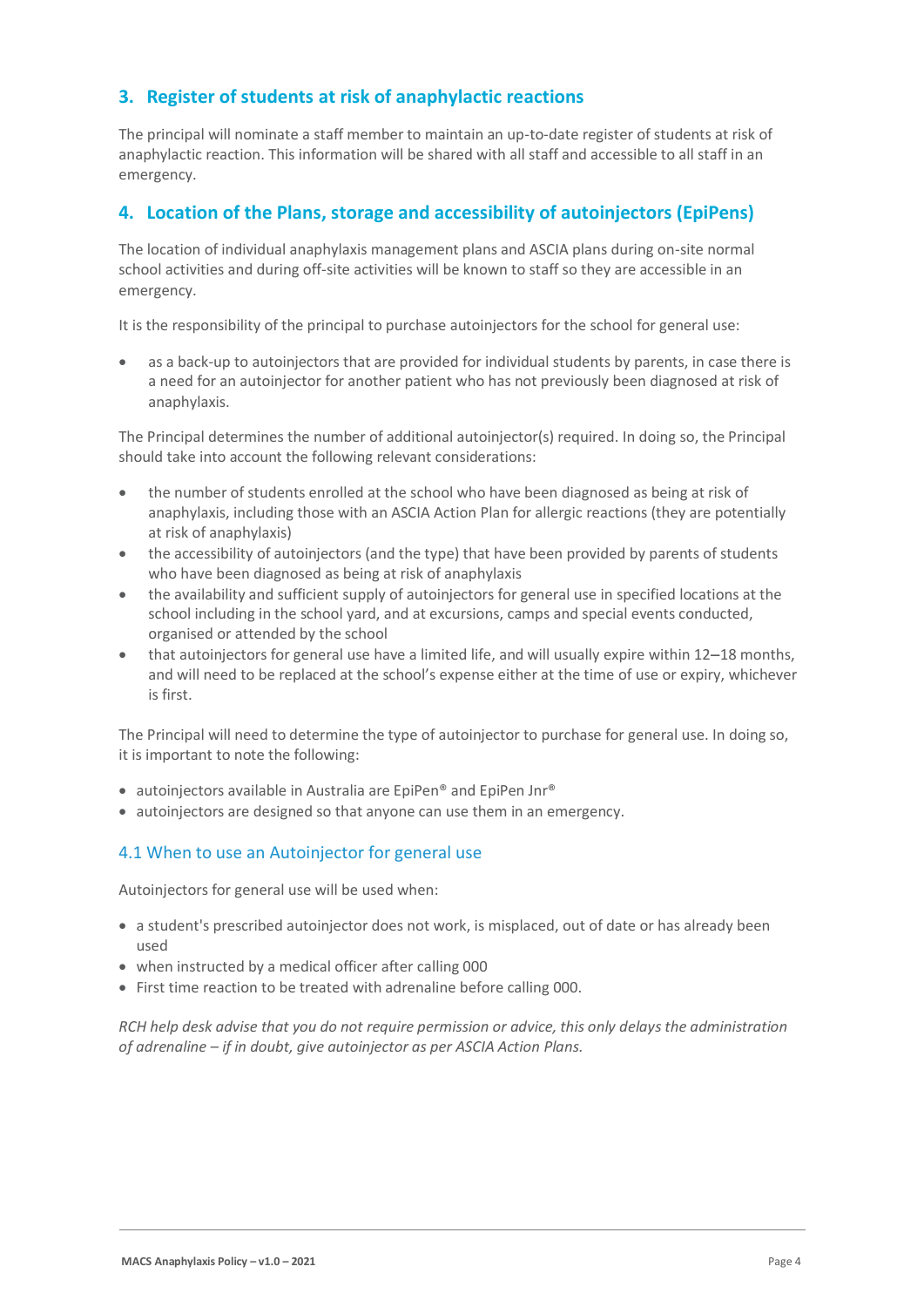### **5. Emergency response to anaphylactic reaction**

In an emergency anaphylaxis situation the student's ASCIA Action Plan, the emergency response procedures in this policy and general first aid procedures of the school must be followed.

The principal must ensure that when a student at risk of an anaphylactic reaction is under the care or supervision of the school outside normal class activities, such as in the school yard, on camps or excursions or at special events conducted, organised or attended by the school, there are sufficient staff present who have been trained in accordance with Ministerial Order 706.

Details of the location of Individual Anaphylaxis Management Plans and ASCIA Plans within the school, during excursions, camps and special events conducted, organised or attended by the school must be communicated to staff.

All staff are to be familiar with the location and storage and accessibility of autoinjectors in the school, including those for general use.

The principal must determine how appropriate communication with school staff, students and parents is to occur in event of an emergency about anaphylaxis.

Copies of the emergency procedures are prominently displayed in the relevant places in the school, for example, first aid room, classrooms and in/around other school facilities, including the canteen.

See Appendix B: Example emergency response to anaphylactic reaction procedures.

#### **6. Staff training**

In compliance with Ministerial Order 706, it is recommended that all Victorian school staff undertake the online training course and have their competency in using an autoinjector tested in person within 30 days of completing the course by an Anaphylaxis Supervisor that has completed Course in Verifying the Correct Use of Adrenaline Autoinjector Devices 22303VIC. Staff are required to complete this training every two years.

School staff can also undertake face-to-face training Course in First Aid Management of Anaphylaxis 22300VIC or Course in Allergy and Anaphylaxis Awareness 10710NAT formerly 10313NAT.

Catholic Regional College Melton staff will require all staff to participate in training to manage an anaphylaxis incident. The training should take place as soon as practicable after a student at risk of anaphylaxis enrols and, where possible, before the student's first day at school.

Staff will undertake training to manage an anaphylaxis incident if they:

- conduct classes attended by students with a medical condition related to allergy and the potential for anaphylactic reaction
- are specifically identified and requested to do so by the principal based on the principal's assessment of the risk of an anaphylactic reaction occurring while a student is under that staff member's care, authority or supervision.

Catholic Regional College Melton will consider where appropriate whether casual relief teachers and volunteers should also undertake training.

Catholic Regional College Melton staff will:

- successfully complete an approved anaphylaxis management training course in compliance with Ministerial Order 706
- participate in the school's twice yearly briefings conducted by the school's anaphylaxis supervisor or another person nominated by the principal, who has completed an approved anaphylaxis management training program in the past two years.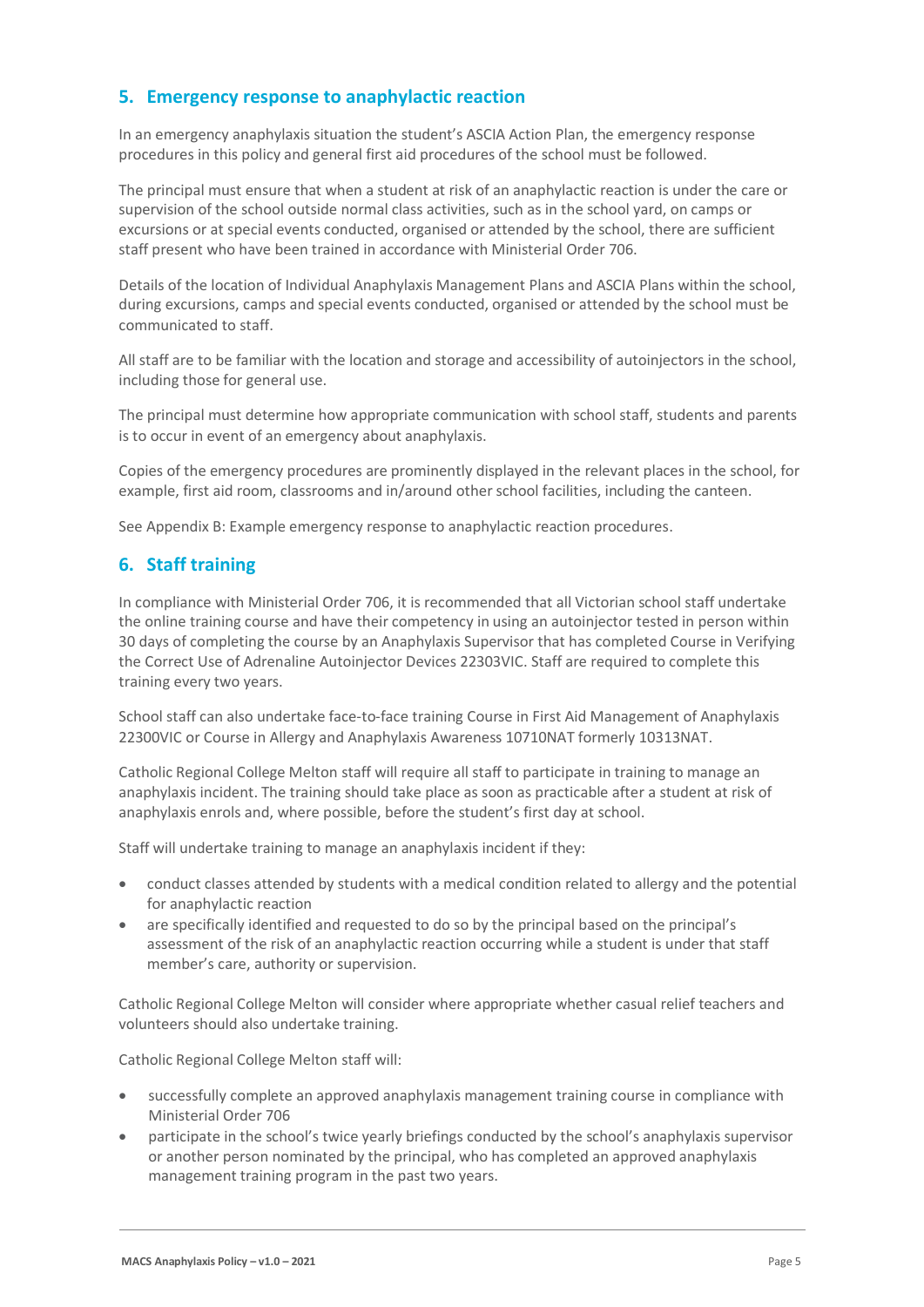A range of training programs are available and Catholic Regional College Melton will determine an appropriate anaphylaxis training strategy and implement this for staff. Catholic Regional College Melton will ensure that staff are adequately trained and that a sufficient number of staff are trained in the management of anaphylaxis noting that this may change from time to time dependant on the number of students with ASCIA plans.

Catholic Regional College Melton will identify two staff per school or campus to become School Anaphylaxis Supervisors. A key role will be to undertake competency checks on all staff who have successfully completed the ASCIA online training course. To qualify as a School Anaphylaxis Supervisor, the nominated staff members will need to complete an accredited short course that teaches them how to conduct a competency check on those who have completed the online training course e.g. Course in Verifying the Correct Use of Adrenaline Autoinjector Devices 22303VIC. At the end of the online training course, participants who have passed the assessment module, will be issued a certificate which needs to be signed by the School Anaphylaxis Supervisor to indicate that the participant has demonstrated their competency in using an adrenaline autoinjector device.

School staff that complete the online training course will be required to repeat that training and the adrenaline autoinjector competency assessment every two years.

The Asthma Foundation has been contracted by the Catholic Education Commission of Victoria to deliver training in the Course in Verifying the Use of Adrenaline Autoinjector Devices 22303VIC. Training in this course is current for three years.

Catholic Regional College Melton notes that Course in First Aid Management of Anaphylaxis 22300VIC and Course in Allergy and Anaphylaxis Awareness 10710NAT formerly 10313NAT are face-to-face courses that comply with the training requirements outlined in Ministerial Order 706. School staff that have completed these courses will have met the anaphylaxis training requirements for the documented period of time.

### 6.1 Twice Yearly Staff Briefing

Catholic Regional College Melton will ensure that twice yearly anaphylaxis management briefings are conducted, with one briefing held at the start of the year. The briefing will be conducted by the Anaphylaxis Supervisor or another staff member who has completed an Anaphylaxis Management Course in the previous two years. The school will use the template presentation for the briefing provided by the Department of Education for use in Victorian schools.

The briefing will include information about the following:

- the school's legal requirements as outlined in Ministerial Order 706
- the school's anaphylaxis management policy
- causes, signs and symptoms of anaphylaxis
- pictures of students at risk of anaphylaxis, details of their year level, allergens, medical condition and risk management plans including location of their medication
- ASCIA Action Plan for Anaphylaxis and how to use an auto injector, including practising with a trainer auto injector
- the school's general first aid and emergency responses
- location of and access to auto injectors that have been provided by parents or purchased by the school for general use.

All school staff should be briefed on a regular basis about anaphylaxis and the school's anaphylaxis management policy.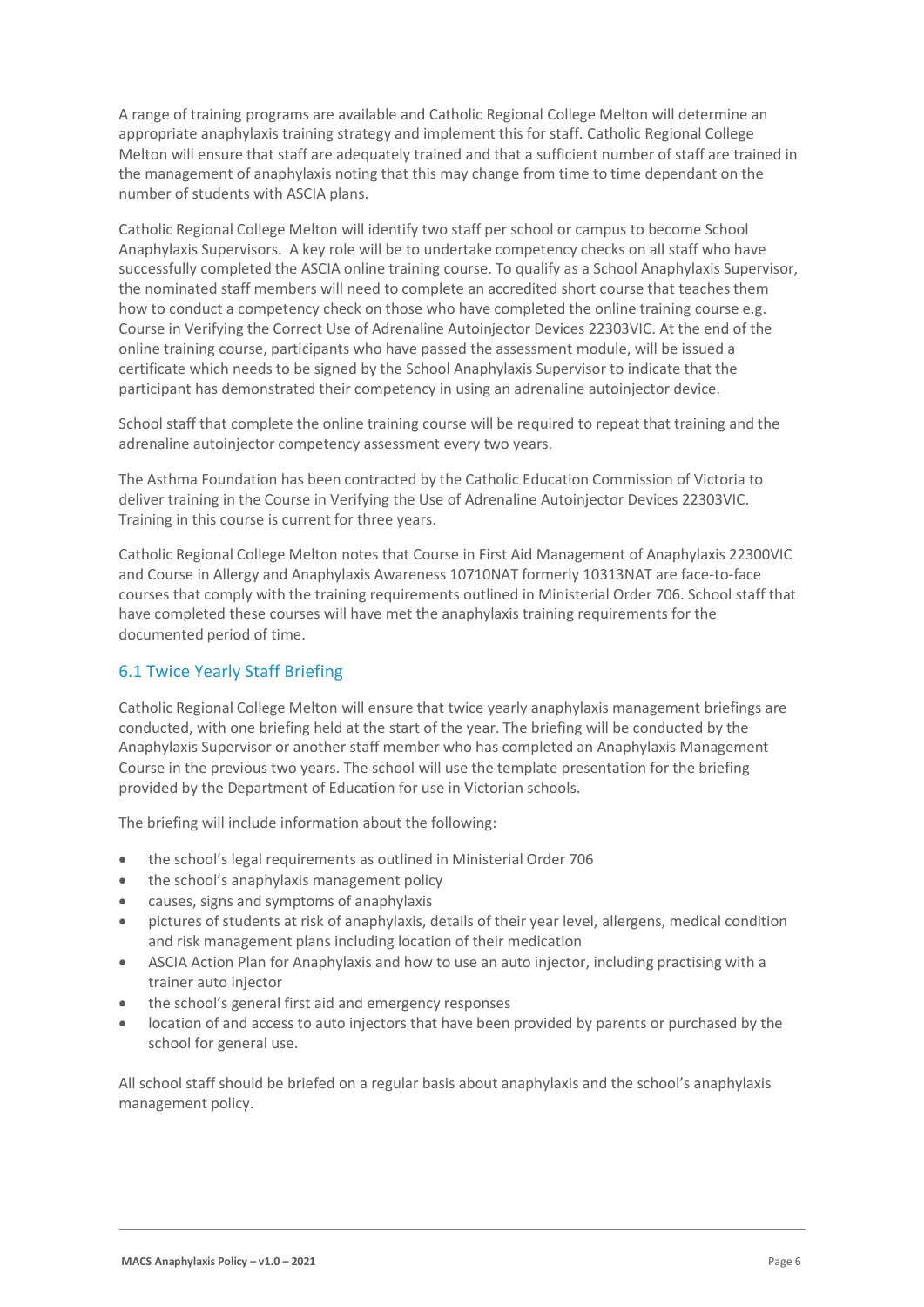### **7. Anaphylaxis communication plan**

Catholic Regional College Melton will be responsible for ensuring that a communication plan is developed to provide information to all school staff, students and parents about anaphylaxis and the school's anaphylaxis management policy.

This communication plan will include strategies for advising school staff, students and parents about how to respond to an anaphylaxis reaction of a student in various environments:

- during normal school activities, including in a classroom, in the school yard, in all school buildings and sites including gymnasiums and halls
- during off-site or out of school activities, including on excursions, school camps and at special events conducted, organised or attended by the school.

The Communication Plan will include procedures to inform volunteers and casual relief staff of students who are at risk of anaphylaxis and of their role in responding to an anaphylactic reaction experienced by a student in their care. Catholic Regional College Melton will ensure that the school staff are adequately trained (by completing:

- First Aid Management of Anaphylaxis 22300VIC or Course in Allergy and Anaphylaxis Awareness 10710NAT formerly 10313NAT course every 3 years, or
- ASCIA e-training every 2 years together with associated competency checks by suitably trained Anaphylaxis Supervisor that has completed Course in Verifying the Correct Use of Adrenaline Autoinjector Devices 22303VIC.

AND provision of

• an in house briefing at least twice per calendar year in accordance with Ministerial Order 706.

#### **8. Procedures**

Schools must provide to staff the actions and procedures to be undertaken in the school to ensure that the requirements of the MACS policy are enacted.

#### **1. Register of students with anaphylaxis**

- How this information will be recorded, what will be included.
- Where it is located .
- Who will maintain and update the register.

#### **2. Location, storage and accessibility of autoinjectors (EpiPen)**

- Where the plans and EpiPen's will be located student and those for general use.
- Procedures for camps, excursions and special activities.

#### **3. Emergency Response**

- Complete and up-to-date list of students identified at risk of anaphylaxis and where this is located.
- Details of Individual Anaphylaxis Management Plans and ASCIA action plans and their locations within the school and during off site activities or special events.
- Location and storage of autoinjectors, including those for general use.
- How appropriate communication with staff, students, parents is to occur.